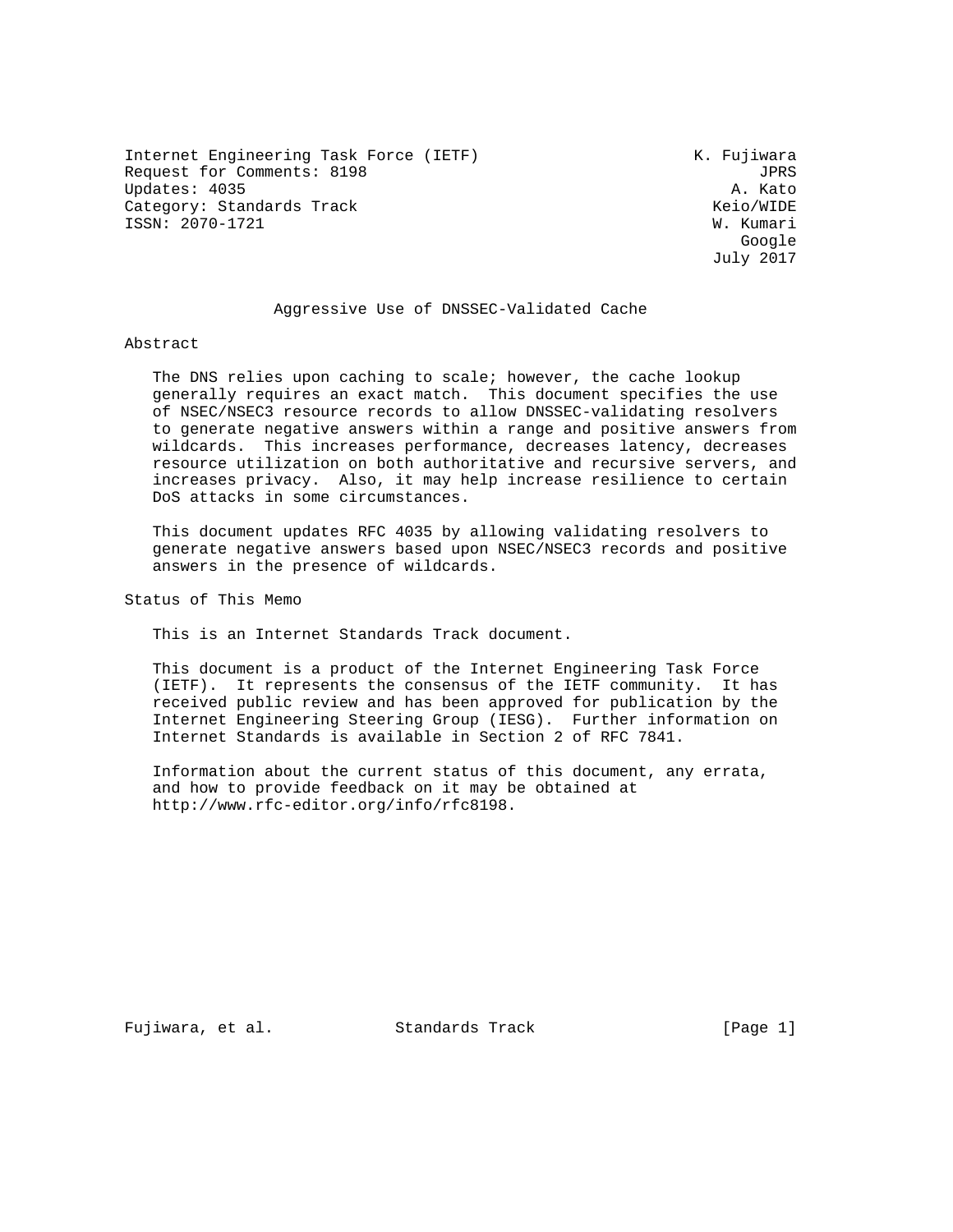# Copyright Notice

 Copyright (c) 2017 IETF Trust and the persons identified as the document authors. All rights reserved.

 This document is subject to BCP 78 and the IETF Trust's Legal Provisions Relating to IETF Documents (http://trustee.ietf.org/license-info) in effect on the date of publication of this document. Please review these documents carefully, as they describe your rights and restrictions with respect to this document. Code Components extracted from this document must include Simplified BSD License text as described in Section 4.e of the Trust Legal Provisions and are provided without warranty as described in the Simplified BSD License.

Table of Contents

| 2.1                                                                                                                                                                                                                                                                                                                                                                                                                                                                              | 3  |
|----------------------------------------------------------------------------------------------------------------------------------------------------------------------------------------------------------------------------------------------------------------------------------------------------------------------------------------------------------------------------------------------------------------------------------------------------------------------------------|----|
| 3                                                                                                                                                                                                                                                                                                                                                                                                                                                                                | 3  |
| 4.<br>Background                                                                                                                                                                                                                                                                                                                                                                                                                                                                 | 4  |
| Aggressive Use of DNSSEC-Validated Cache<br>5.                                                                                                                                                                                                                                                                                                                                                                                                                                   | 6  |
| 51<br>NSEC<br>. The contract of the contract of the contract of the contract of the contract of the contract of the contract of the contract of the contract of the contract of the contract of the contract of the contract of the contrac                                                                                                                                                                                                                                      | 6  |
| 5.2.                                                                                                                                                                                                                                                                                                                                                                                                                                                                             | 6  |
| 5.3.                                                                                                                                                                                                                                                                                                                                                                                                                                                                             | 6  |
|                                                                                                                                                                                                                                                                                                                                                                                                                                                                                  | 7  |
| б.                                                                                                                                                                                                                                                                                                                                                                                                                                                                               | 7  |
| 7.                                                                                                                                                                                                                                                                                                                                                                                                                                                                               | 8  |
| 8.                                                                                                                                                                                                                                                                                                                                                                                                                                                                               | 9  |
| 9.                                                                                                                                                                                                                                                                                                                                                                                                                                                                               | 9  |
|                                                                                                                                                                                                                                                                                                                                                                                                                                                                                  | 9  |
| Normative References<br>10 1                                                                                                                                                                                                                                                                                                                                                                                                                                                     | 9  |
| Informative References<br>10.2.                                                                                                                                                                                                                                                                                                                                                                                                                                                  | 10 |
| Appendix A. Detailed Implementation Notes                                                                                                                                                                                                                                                                                                                                                                                                                                        | 11 |
| Appendix B. Procedure for Determining ENT vs. NXDOMAIN with NSEC                                                                                                                                                                                                                                                                                                                                                                                                                 | 11 |
| Acknowledgments                                                                                                                                                                                                                                                                                                                                                                                                                                                                  | 12 |
| Authors' Addresses<br>$\mathbf{1} \qquad \mathbf{1} \qquad \mathbf{1} \qquad \mathbf{1} \qquad \mathbf{1} \qquad \mathbf{1} \qquad \mathbf{1} \qquad \mathbf{1} \qquad \mathbf{1} \qquad \mathbf{1} \qquad \mathbf{1} \qquad \mathbf{1} \qquad \mathbf{1} \qquad \mathbf{1} \qquad \mathbf{1} \qquad \mathbf{1} \qquad \mathbf{1} \qquad \mathbf{1} \qquad \mathbf{1} \qquad \mathbf{1} \qquad \mathbf{1} \qquad \mathbf{1} \qquad \mathbf{1} \qquad \mathbf{1} \qquad \mathbf{$ | 13 |
|                                                                                                                                                                                                                                                                                                                                                                                                                                                                                  |    |

Fujiwara, et al. Standards Track [Page 2]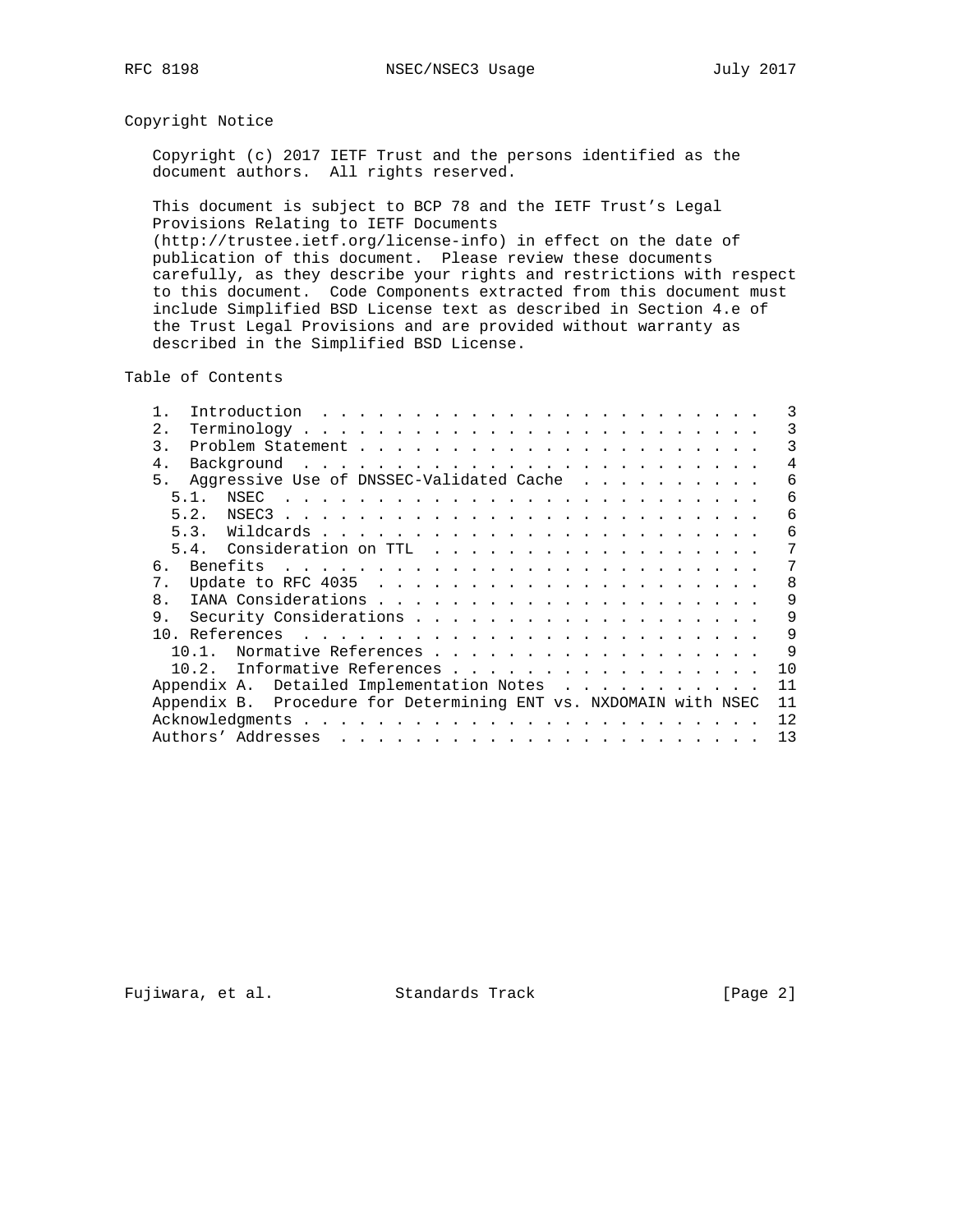## 1. Introduction

 A DNS negative cache exists, and is used to cache the fact that an RRset does not exist. This method of negative caching requires exact matching; this leads to unnecessary additional lookups, increases latency, leads to extra resource utilization on both authoritative and recursive servers, and decreases privacy by leaking queries.

 This document updates RFC 4035 to allow resolvers to use NSEC/NSEC3 resource records to synthesize negative answers from the information they have in the cache. This allows validating resolvers to respond with a negative answer immediately if the name in question falls into a range expressed by an NSEC/NSEC3 resource record already in the cache. It also allows the synthesis of positive answers in the presence of wildcard records.

 Aggressive negative caching was first proposed in Section 6 of DNSSEC Lookaside Validation (DLV) [RFC5074] in order to find covering NSEC records efficiently.

 [RFC8020] and [RES-IMPROVE] propose steps to using NXDOMAIN information for more effective caching. This document takes this technique further.

2. Terminology

 The key words "MUST", "MUST NOT", "REQUIRED", "SHALL", "SHALL NOT", "SHOULD", "SHOULD NOT", "RECOMMENDED", "NOT RECOMMENDED", "MAY", and "OPTIONAL" in this document are to be interpreted as described in BCP 14 [RFC2119] [RFC8174] when, and only when, they appear in all capitals, as shown here.

 Many of the specialized terms used in this document are defined in DNS Terminology [RFC7719].

 The key words "source of synthesis" in this document are to be interpreted as described in [RFC4592].

3. Problem Statement

 The DNS negative cache caches negative (non-existent) information, and requires an exact match in most instances [RFC2308].

Assume that the (DNSSEC-signed) "example.com" zone contains:

 albatross.example.com. IN A 192.0.2.1 elephant.example.com. IN A 192.0.2.2 zebra.example.com. IN A 192.0.2.3

Fujiwara, et al. Standards Track [Page 3]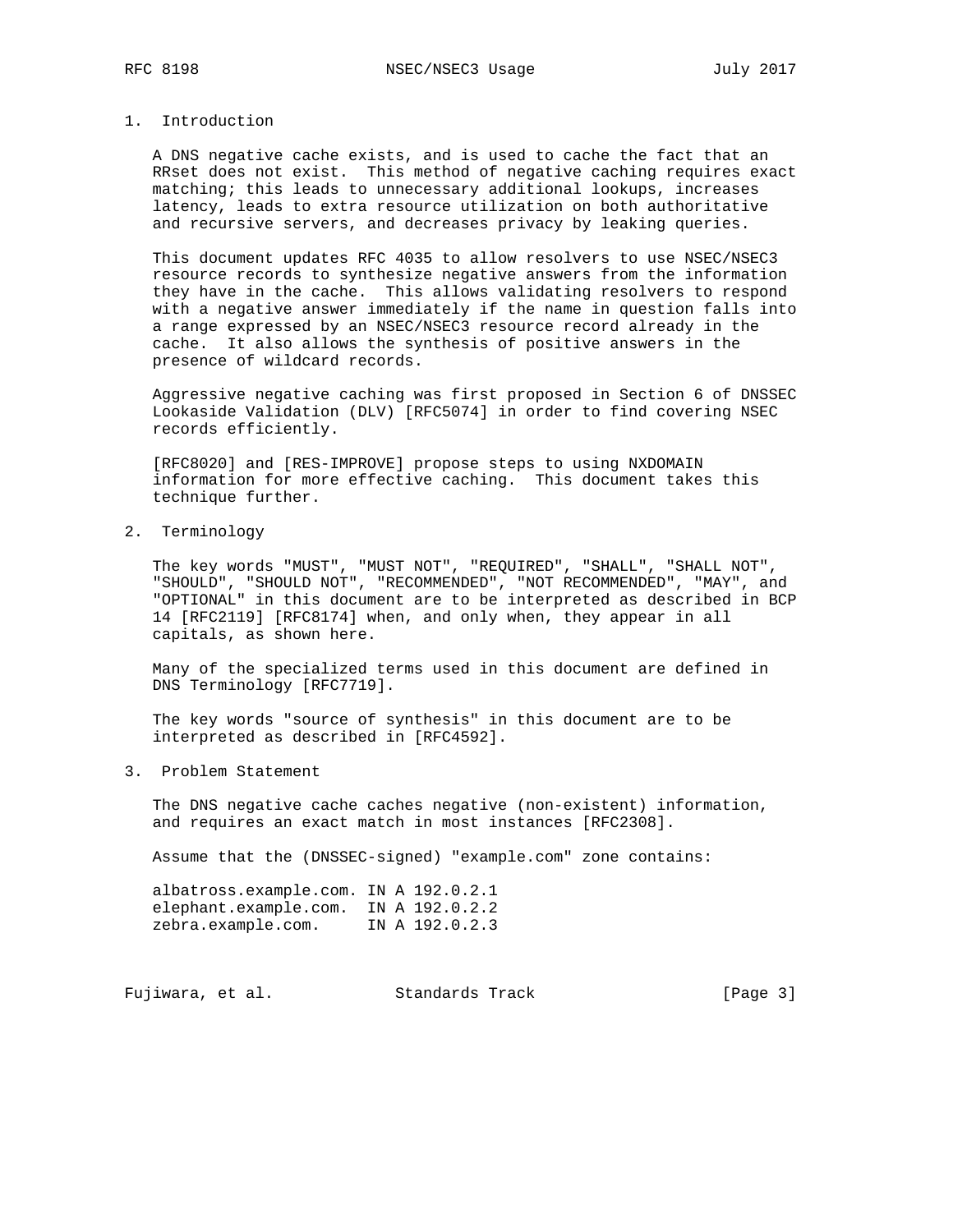If a validating resolver receives a query for cat.example.com, it contacts its resolver (which may be itself) to query the example.com servers and will get back an NSEC record stating that there are no records (alphabetically) between albatross and elephant, or an NSEC3 record stating there is nothing between two hashed names. The resolver then knows that cat.example.com does not exist; however, it does not use the fact that the proof covers a range (albatross to elephant) to suppress queries for other labels that fall within this range. This means that if the validating resolver gets a query for ball.example.com (or dog.example.com) it will once again go off and query the example.com servers for these names.

 Apart from wasting bandwidth, this also wastes resources on the recursive server (it needs to keep state for outstanding queries), wastes resources on the authoritative server (it has to answer additional questions), increases latency (the end user has to wait longer than necessary to get back an NXDOMAIN answer), can be used by attackers to cause a DoS, and also has privacy implications (e.g., typos leak out further than necessary).

 Another example: assume that the (DNSSEC-signed) "example.org" zone contains:

 avocado.example.org. IN A 192.0.2.1 \*.example.org. IN A 192.0.2.2 zucchini.example.org. IN A 192.0.2.3

 If a query is received for leek.example.org, the system contacts its resolver (which may be itself) to query the example.org servers and will get back an NSEC record stating that there are no records (alphabetically) between avocado and zucchini (or an NSEC3 record stating there is nothing between two hashed names), as well as an answer for leek.example.org, with the label count of the signature set to two (see [RFC7129], Section 5.3 for more details).

If the validating resolver gets a query for banana.example.org, it will once again go off and query the example.org servers for banana.example.org (even though it already has proof that there is a wildcard record) -- just like above, this has privacy implications, wastes resources, can be used to contribute to a DoS, etc.

#### 4. Background

 DNSSEC [RFC4035] and [RFC5155] both provide "authenticated denial of existence"; this is a cryptographic proof that the queried-for name does not exist or the type does not exist. Proof that a name does not exist is accomplished by providing a (DNSSEC-secured) record containing the names that appear alphabetically before and after the

Fujiwara, et al. Standards Track [Page 4]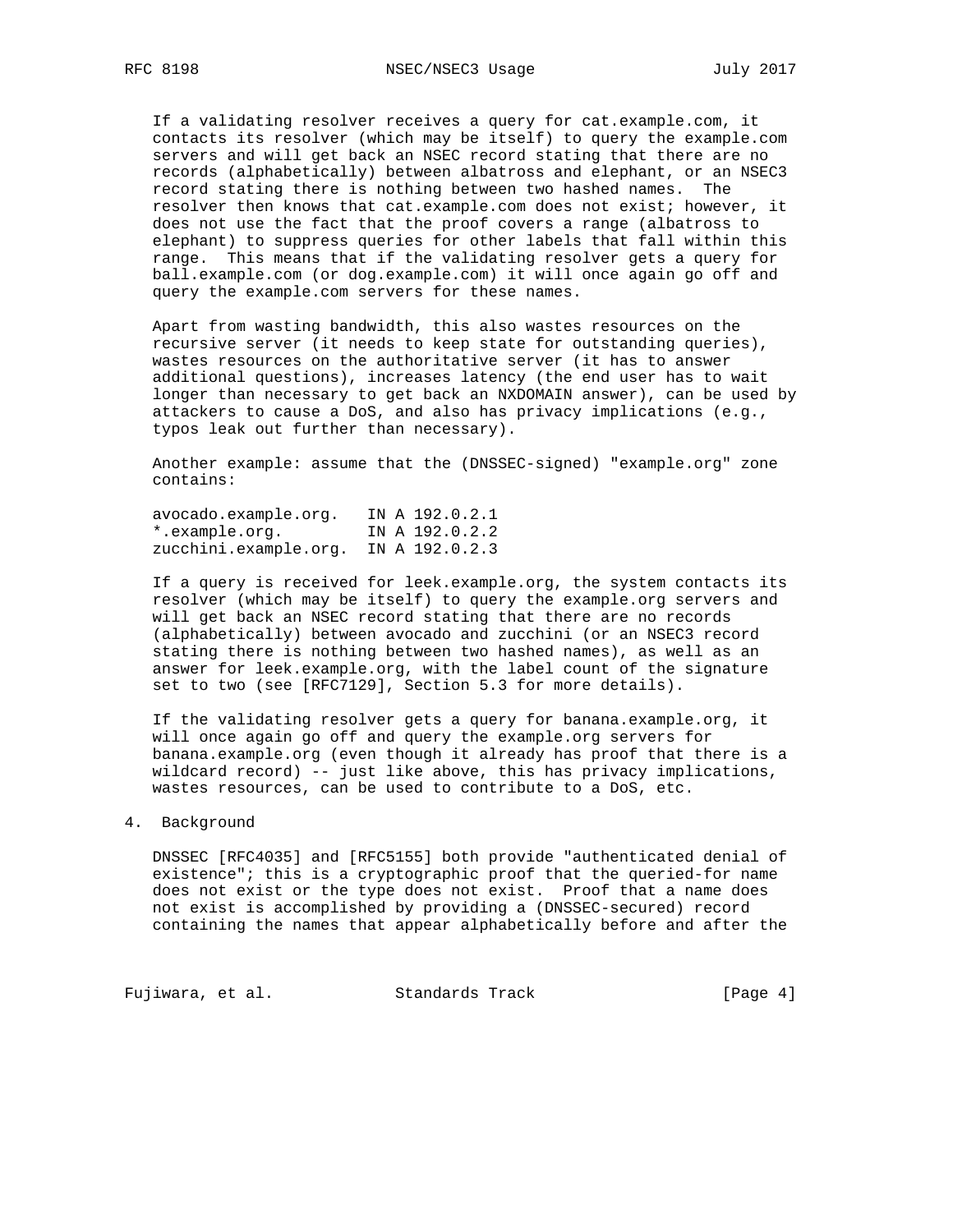queried-for name. In the first example above, if the (DNSSEC validating) recursive server were to query for dog.example.com, it would receive a (signed) NSEC record stating that there are no labels between "albatross" and "elephant" (or, for NSEC3, a similar pair of hashed names). This is a signed, cryptographic proof that these names are the ones before and after the queried-for label. As dog.example.com falls within this range, the recursive server knows that dog.example.com really does not exist. Proof that a type does not exist is accomplished by providing a (DNSSEC-secured) record containing the queried-for name, and a type bitmap that does not include the requested type.

 This document specifies that this NSEC/NSEC3 record should be used to generate negative answers for any queries that the validating server receives that fall within the range covered by the record (for the TTL for the record). This document also specifies that a positive answer should be generated for any queries that the validating server receives that are proven to be covered by a wildcard record.

Section 4.5 of [RFC4035] says:

 In theory, a resolver could use wildcards or NSEC RRs to generate positive and negative responses (respectively) until the TTL or signatures on the records in question expire. However, it seems prudent for resolvers to avoid blocking new authoritative data or synthesizing new data on their own. Resolvers that follow this recommendation will have a more consistent view of the namespace.

And, earlier, Section 4.5 of [RFC4035] says:

 The reason for these recommendations is that, between the initial query and the expiration of the data from the cache, the authoritative data might have been changed (for example, via dynamic update).

 In other words, if a resolver generates negative answers from an NSEC record, it will not send any queries for names within that NSEC range (for the TTL). If a new name is added to the zone during this interval, the resolver will not know this. Similarly, if the resolver is generating responses from a wildcard record, it will continue to do so (for the TTL).

 We believe that this recommendation can be relaxed because, in the absence of this technique, a lookup for the exact name could have come in during this interval, and so a negative answer could already be cached (see [RFC2308] for more background). This means that zone operators should have no expectation that an added name would work immediately. With DNSSEC and aggressive use of DNSSEC-validated

Fujiwara, et al. Standards Track [Page 5]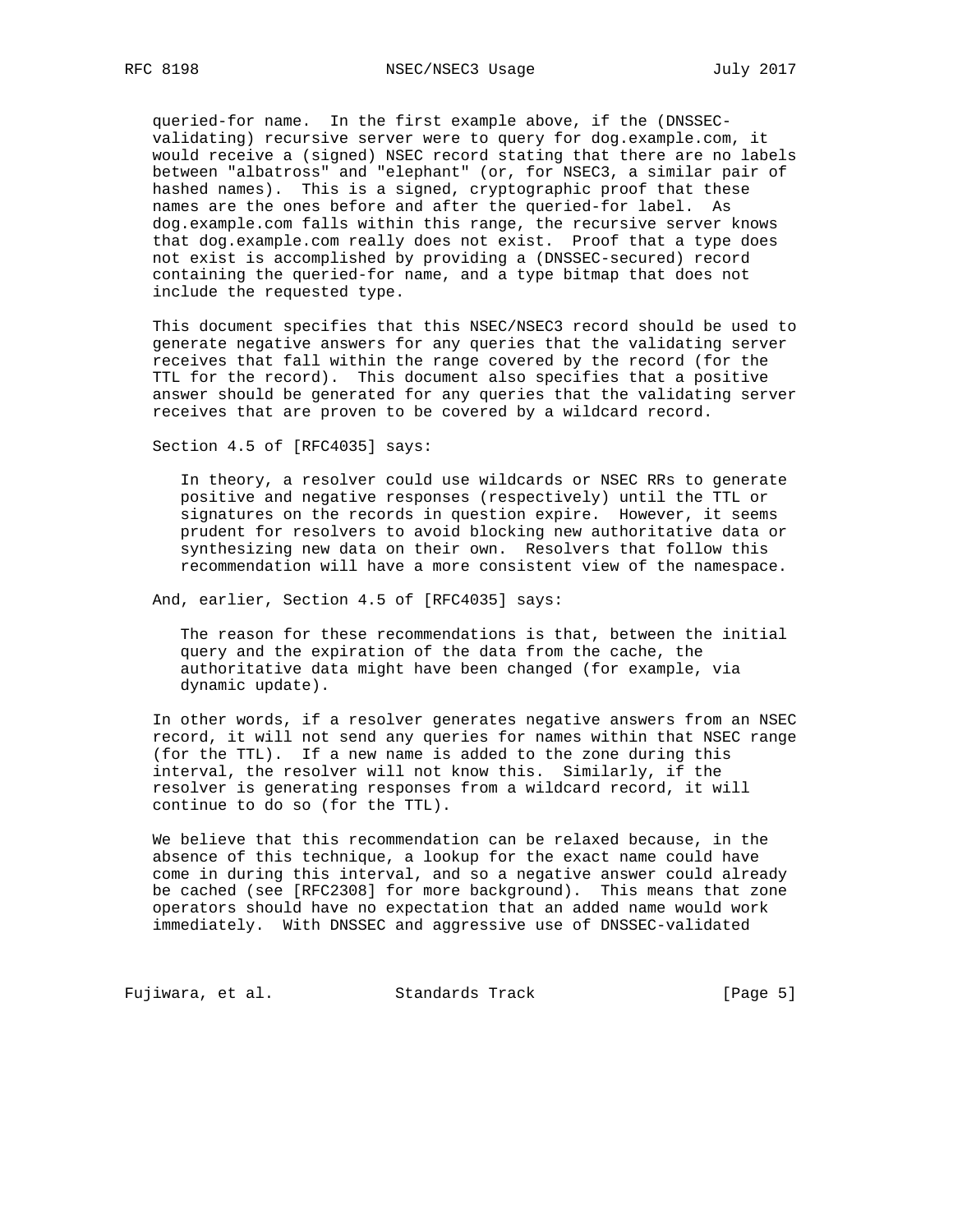cache, the TTL of the NSEC/NSEC3 record and the SOA.MINIMUM field are the authoritative statement of how quickly a name can start working within a zone.

5. Aggressive Use of DNSSEC-Validated Cache

 This document relaxes the restriction given in Section 4.5 of [RFC4035]. See Section 7 for more detail.

 If the negative cache of the validating resolver has sufficient information to validate the query, the resolver SHOULD use NSEC, NSEC3, and wildcard records to synthesize answers as described in this document. Otherwise, it MUST fall back to send the query to the authoritative DNS servers.

5.1. NSEC

 The validating resolver needs to check the existence of an NSEC RR matching/covering the source of synthesis and an NSEC RR covering the query name.

 If denial of existence can be determined according to the rules set out in Section 5.4 of [RFC4035], using NSEC records in the cache, then the resolver can immediately return an NXDOMAIN or NODATA (as appropriate) response.

5.2. NSEC3

 NSEC3 aggressive negative caching is more difficult than NSEC aggressive caching. If the zone is signed with NSEC3, the validating resolver needs to check the existence of non-terminals and wildcards that derive from query names.

 If denial of existence can be determined according to the rules set out in [RFC5155], Sections 8.4, 8.5, 8.6, and 8.7, using NSEC3 records in the cache, then the resolver can immediately return an NXDOMAIN or NODATA response (as appropriate).

 If a covering NSEC3 RR has an Opt-Out flag, the covering NSEC3 RR does not prove the non-existence of the domain name and the aggressive negative caching is not possible for the domain name.

### 5.3. Wildcards

 The last paragraph of [RFC4035], Section 4.5 also discusses the use of wildcards and NSEC RRs to generate positive responses and recommends that it not be relied upon. Just like the case for the

Fujiwara, et al. Standards Track [Page 6]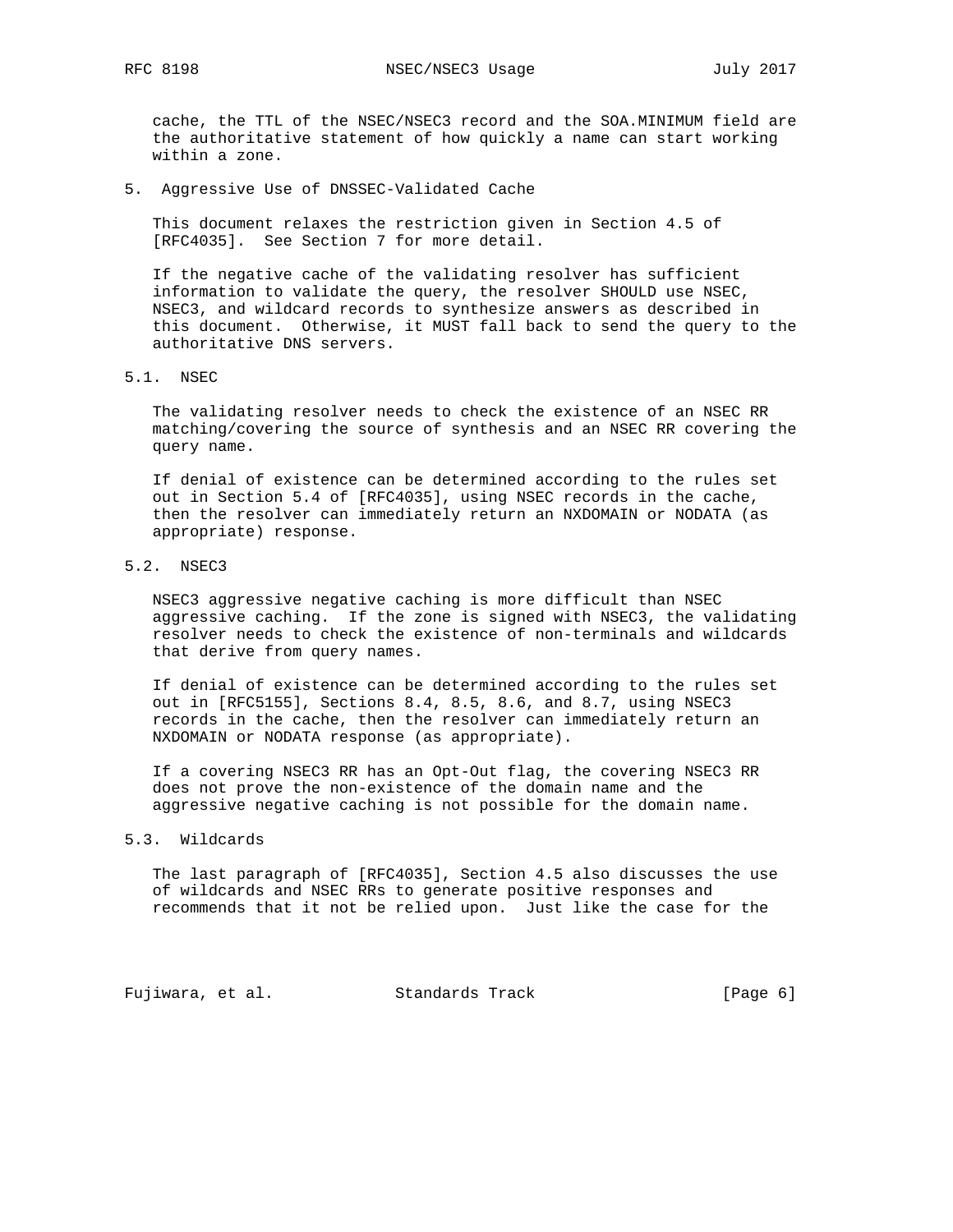aggressive use of NSEC/NSEC3 for negative answers, we revise this recommendation.

 As long as the validating resolver can determine that a name would not exist without the wildcard match, determined according to the rules set out in Section 5.3.4 of [RFC4035] (NSEC), or in Section 8.8 of [RFC5155], it SHOULD synthesize an answer (or NODATA response) for that name using the cache-deduced wildcard. If the corresponding wildcard record is not in the cache, it MUST fall back to send the query to the authoritative DNS servers.

5.4. Consideration on TTL

 The TTL value of negative information is especially important, because newly added domain names cannot be used while the negative information is effective.

 Section 5 of [RFC2308] suggests a maximum default negative cache TTL value of 3 hours (10800). It is RECOMMENDED that validating resolvers limit the maximum effective TTL value of negative responses (NSEC/NSEC3 RRs) to this same value.

 Section 5 of [RFC2308] also states that a negative cache entry TTL is taken from the minimum of the SOA.MINIMUM field and SOA's TTL. This can be less than the TTL of an NSEC or NSEC3 record, since their TTL is equal to the SOA.MINIMUM field (see [RFC4035], Section 2.3 and [RFC5155], Section 3).

 A resolver that supports aggressive use of NSEC and NSEC3 SHOULD reduce the TTL of NSEC and NSEC3 records to match the SOA.MINIMUM field in the authority section of a negative response, if SOA.MINIMUM is smaller.

6. Benefits

 The techniques described in this document provide a number of benefits, including (in no specific order):

- Reduced latency: By answering directly from cache, validating resolvers can immediately inform clients that the name they are looking for does not exist, improving the user experience.
- Decreased recursive server load: By answering queries from the cache by synthesizing answers, validating servers avoid having to send a query and wait for a response. In addition to decreasing the bandwidth used, it also means that the server does not need to allocate and maintain state, thereby decreasing memory and CPU load.

Fujiwara, et al. Standards Track [Page 7]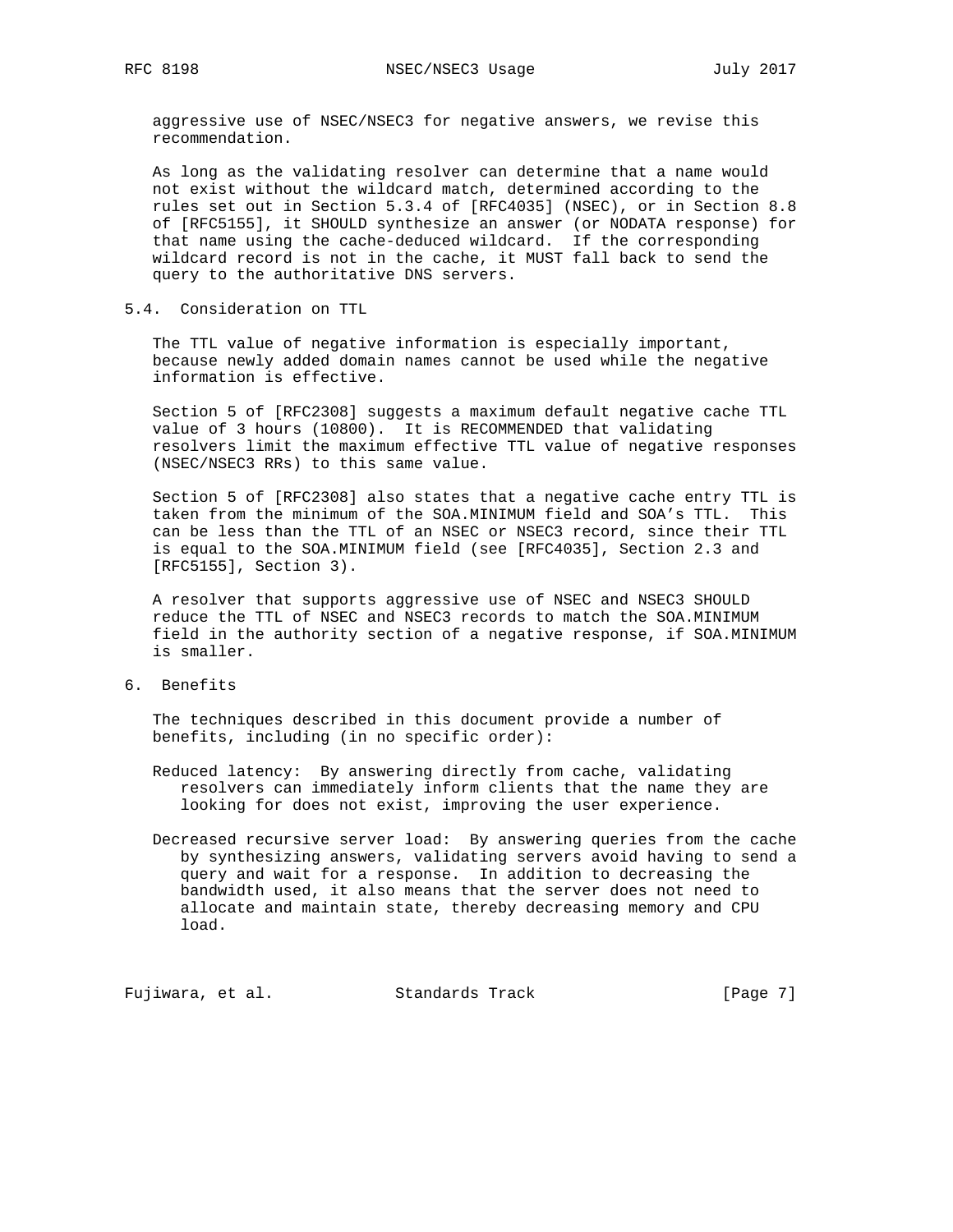Decreased authoritative server load: Because recursive servers can answer queries without asking the authoritative server, the authoritative servers receive fewer queries. This decreases the authoritative server bandwidth, queries per second, and CPU utilization.

 The scale of the benefit depends upon multiple factors, including the query distribution. For example, at the time of this writing, around 65% of queries to root name servers result in NXDOMAIN responses (see statistics from [ROOT-SERVERS]); this technique will eliminate a sizable quantity of these.

 The technique described in this document may also mitigate so-called "random QNAME attacks", in which attackers send many queries for random subdomains to resolvers. As the resolver will not have the answers cached, it has to ask external servers for each random query, leading to a DoS on the authoritative servers (and often resolvers). The technique may help mitigate these attacks by allowing the resolver to answer directly from the cache for any random queries that fall within already requested ranges. It will not always work as an effective defense, not least because not many zones are DNSSEC signed at all -- but it will still provide an additional layer of defense.

 As these benefits are only accrued by those using DNSSEC, it is hoped that these techniques will lead to more DNSSEC deployment.

7. Update to RFC 4035

 Section 4.5 of [RFC4035] shows that "In theory, a resolver could use wildcards or NSEC RRs to generate positive and negative responses (respectively) until the TTL or signatures on the records in question expire. However, it seems prudent for resolvers to avoid blocking new authoritative data or synthesizing new data on their own. Resolvers that follow this recommendation will have a more consistent view of the namespace".

The paragraph is updated as follows:

 +-----------------------------------------------------------------+ Once the records are validated, DNSSEC-enabled validating | resolvers SHOULD use wildcards and NSEC/NSEC3 resource records | to generate positive and negative responses until the | effective TTLs or signatures for those records expire. | +-----------------------------------------------------------------+

Fujiwara, et al. Standards Track [Page 8]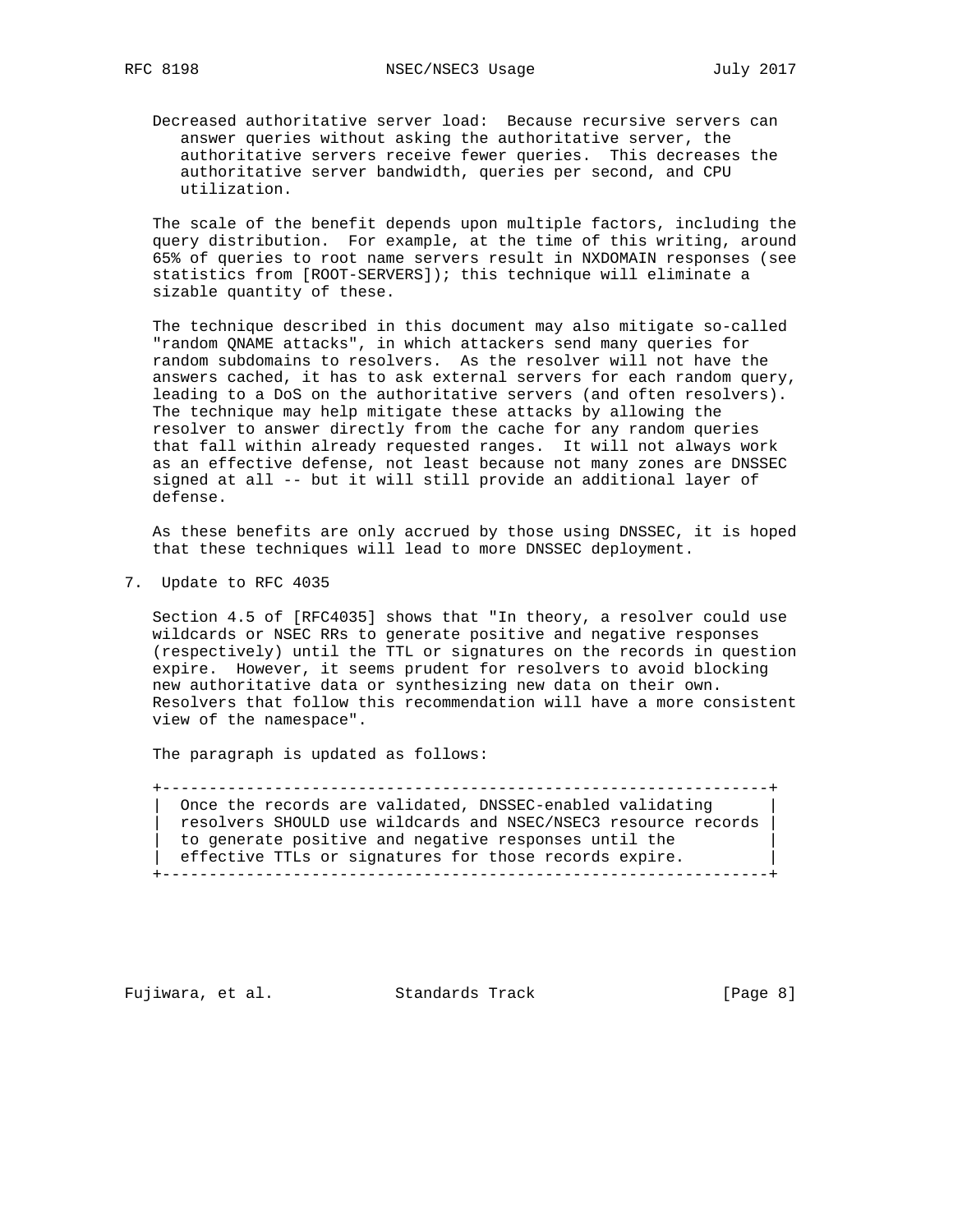## 8. IANA Considerations

This document does not require any IANA actions.

9. Security Considerations

 Use of NSEC/NSEC3 resource records without DNSSEC validation may create serious security issues, and so this technique requires DNSSEC validation.

 Newly registered resource records may not be used immediately. However, choosing a suitable TTL value and a negative cache TTL value (SOA.MINIMUM field) will mitigate the delay concern, and it is not a security problem.

 It is also suggested to limit the maximum TTL value of NSEC/NSEC3 resource records in the negative cache to, for example, 10800 seconds (3 hours), to mitigate this issue.

 Although the TTL of NSEC/NSEC3 records is typically fairly short (minutes or hours), their RRSIG expiration time can be much further in the future (weeks). An attacker who is able to successfully spoof responses might poison a cache with old NSEC/NSEC3 records. If the resolver is not making aggressive use of NSEC/NSEC3, the attacker has to repeat the attack for every query. If the resolver is making aggressive use of NSEC/NSEC3, one successful attack would be able to suppress many queries for new names, up to the negative TTL.

10. References

10.1. Normative References

- [RFC2119] Bradner, S., "Key words for use in RFCs to Indicate Requirement Levels", BCP 14, RFC 2119, DOI 10.17487/RFC2119, March 1997, <http://www.rfc-editor.org/info/rfc2119>.
- [RFC2308] Andrews, M., "Negative Caching of DNS Queries (DNS NCACHE)", RFC 2308, DOI 10.17487/RFC2308, March 1998, <http://www.rfc-editor.org/info/rfc2308>.
- [RFC4035] Arends, R., Austein, R., Larson, M., Massey, D., and S. Rose, "Protocol Modifications for the DNS Security Extensions", RFC 4035, DOI 10.17487/RFC4035, March 2005, <http://www.rfc-editor.org/info/rfc4035>.

Fujiwara, et al. Standards Track [Page 9]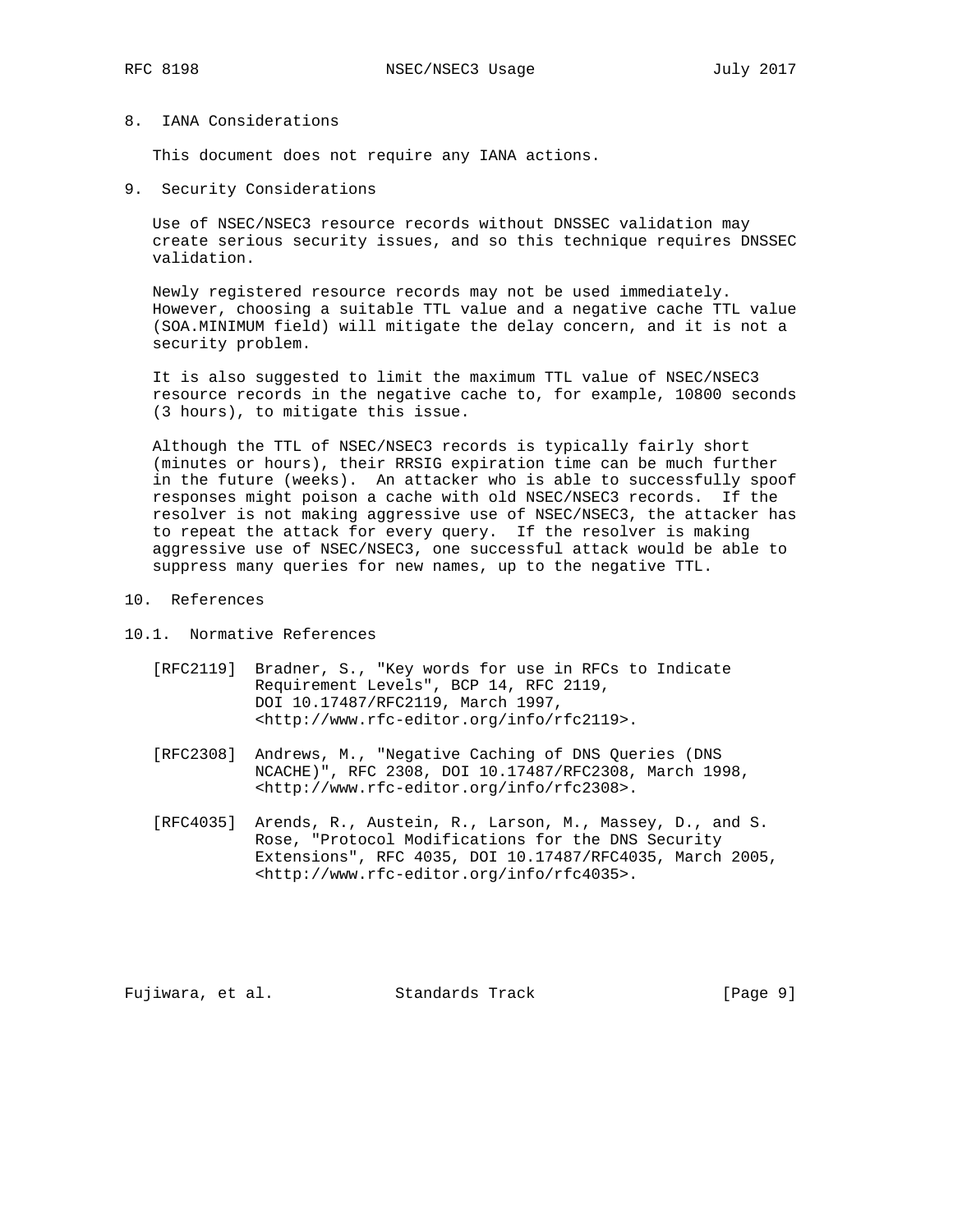- [RFC4592] Lewis, E., "The Role of Wildcards in the Domain Name System", RFC 4592, DOI 10.17487/RFC4592, July 2006, <http://www.rfc-editor.org/info/rfc4592>.
- [RFC5155] Laurie, B., Sisson, G., Arends, R., and D. Blacka, "DNS Security (DNSSEC) Hashed Authenticated Denial of Existence", RFC 5155, DOI 10.17487/RFC5155, March 2008, <http://www.rfc-editor.org/info/rfc5155>.
- [RFC7129] Gieben, R. and W. Mekking, "Authenticated Denial of Existence in the DNS", RFC 7129, DOI 10.17487/RFC7129, February 2014, <http://www.rfc-editor.org/info/rfc7129>.
- [RFC7719] Hoffman, P., Sullivan, A., and K. Fujiwara, "DNS Terminology", RFC 7719, DOI 10.17487/RFC7719, December 2015, <http://www.rfc-editor.org/info/rfc7719>.
- [RFC8174] Leiba, B., "Ambiguity of Uppercase vs Lowercase in RFC 2119 Key Words", BCP 14, RFC 8174, DOI 10.17487/RFC8174, May 2017, <http://www.rfc-editor.org/info/rfc8174>.
- 10.2. Informative References
	- [RES-IMPROVE]

 Vixie, P., Joffe, R., and F. Neves, "Improvements to DNS Resolvers for Resiliency, Robustness, and Responsiveness", Work in Progress, draft-vixie-dnsext-resimprove-00, June 2010.

- [RFC5074] Weiler, S., "DNSSEC Lookaside Validation (DLV)", RFC 5074, DOI 10.17487/RFC5074, November 2007, <http://www.rfc-editor.org/info/rfc5074>.
- [RFC8020] Bortzmeyer, S. and S. Huque, "NXDOMAIN: There Really Is Nothing Underneath", RFC 8020, DOI 10.17487/RFC8020, November 2016, <http://www.rfc-editor.org/info/rfc8020>.
- [ROOT-SERVERS]

 "Root Server Technical Operations Assn", <http://www.root-servers.org/>.

Fujiwara, et al. Standards Track [Page 10]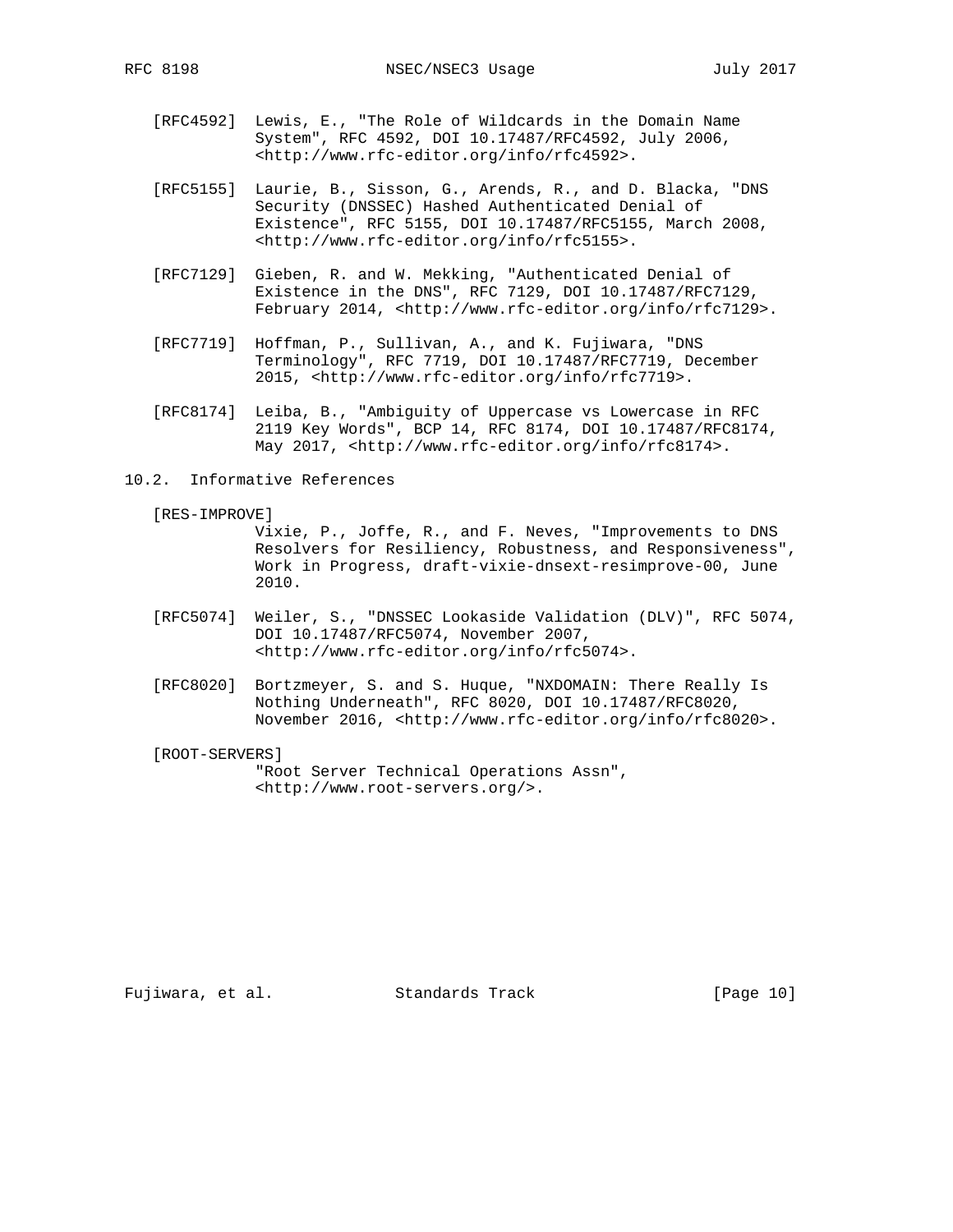Appendix A. Detailed Implementation Notes

- o Previously, cached negative responses were indexed by QNAME, QCLASS, QTYPE, and the setting of the CD bit (see RFC 4035, Section 4.7), and only queries matching the index key would be answered from the cache. With aggressive negative caching, the validator, in addition to checking to see if the answer is in its cache before sending a query, checks to see whether any cached and validated NSEC record denies the existence of the sought record(s). Using aggressive negative caching, a validator will not make queries for any name covered by a cached and validated NSEC record. Furthermore, a validator answering queries from clients will synthesize a negative answer (or NODATA response) whenever it has an applicable validated NSEC in its cache unless the CD bit was set on the incoming query. (Imported from Section 6 of [RFC5074].)
- o Implementing aggressive negative caching suggests that a validator will need to build an ordered data structure of NSEC and NSEC3 records for each signer domain name of NSEC/NSEC3 records in order to efficiently find covering NSEC/NSEC3 records. Call the table as "NSEC\_TABLE". (Imported from Section 6.1 of [RFC5074] and expanded.)
- o The aggressive negative caching may be inserted at the cache lookup part of the recursive resolvers.
- o If errors happen in an aggressive negative caching algorithm, resolvers MUST fall back to resolve the query as usual. "Resolve the query as usual" means that the resolver must process the query as though it does not implement aggressive negative caching.

Appendix B. Procedure for Determining ENT vs. NXDOMAIN with NSEC

 This procedure outlines how to determine if a given name does not exist, or is an ENT (empty non-terminal; see [RFC5155], Section 1.3) with NSEC.

If the NSEC record has not been verified as secure, discard it.

 If the given name sorts before or matches the NSEC owner name, discard it as it does not prove the NXDOMAIN or ENT.

 If the given name is a subdomain of the NSEC owner name and the NS bit is present and the SOA bit is absent, then discard the NSEC as it is from a parent zone.

Fujiwara, et al. Standards Track [Page 11]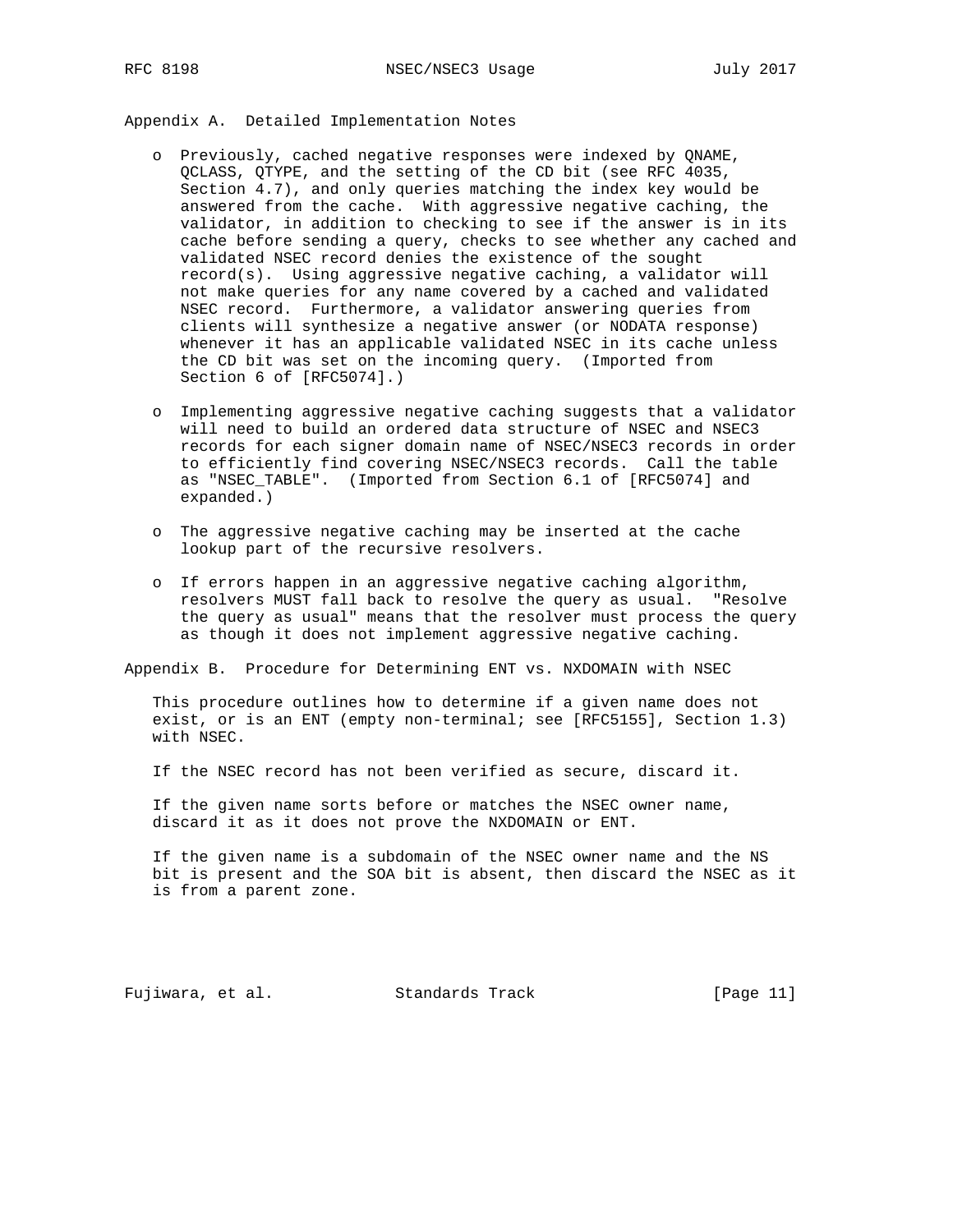If the next domain name sorts after the NSEC owner name and the given name sorts after or matches next domain name, then discard the NSEC record as it does not prove the NXDOMAIN or ENT.

 If the next domain name sorts before or matches the NSEC owner name and the given name is not a subdomain of the next domain name, then discard the NSEC as it does not prove the NXDOMAIN or ENT.

You now have an NSEC record that proves the NXDOMAIN or ENT.

 If the next domain name is a subdomain of the given name, you have an ENT. Otherwise, you have an NXDOMAIN.

Acknowledgments

 The authors gratefully acknowledge DNSSEC Lookaside Validation (DLV) [RFC5074] author Samuel Weiler and the Unbound developers.

 Thanks to Mark Andrews for providing the helpful notes for implementors provided in Appendix B.

 The authors would like to specifically thank Stephane Bortzmeyer (for standing next to and helping edit), Ralph Dolmans, Tony Finch, Tatuya JINMEI for extensive review and comments, and also Mark Andrews, Casey Deccio, Alexander Dupuy, Olafur Gudmundsson, Bob Harold, Shumon Huque, John Levine, Pieter Lexis, Matthijs Mekking (who even sent pull requests!), and Ondrej Sury.

Fujiwara, et al. Standards Track [Page 12]